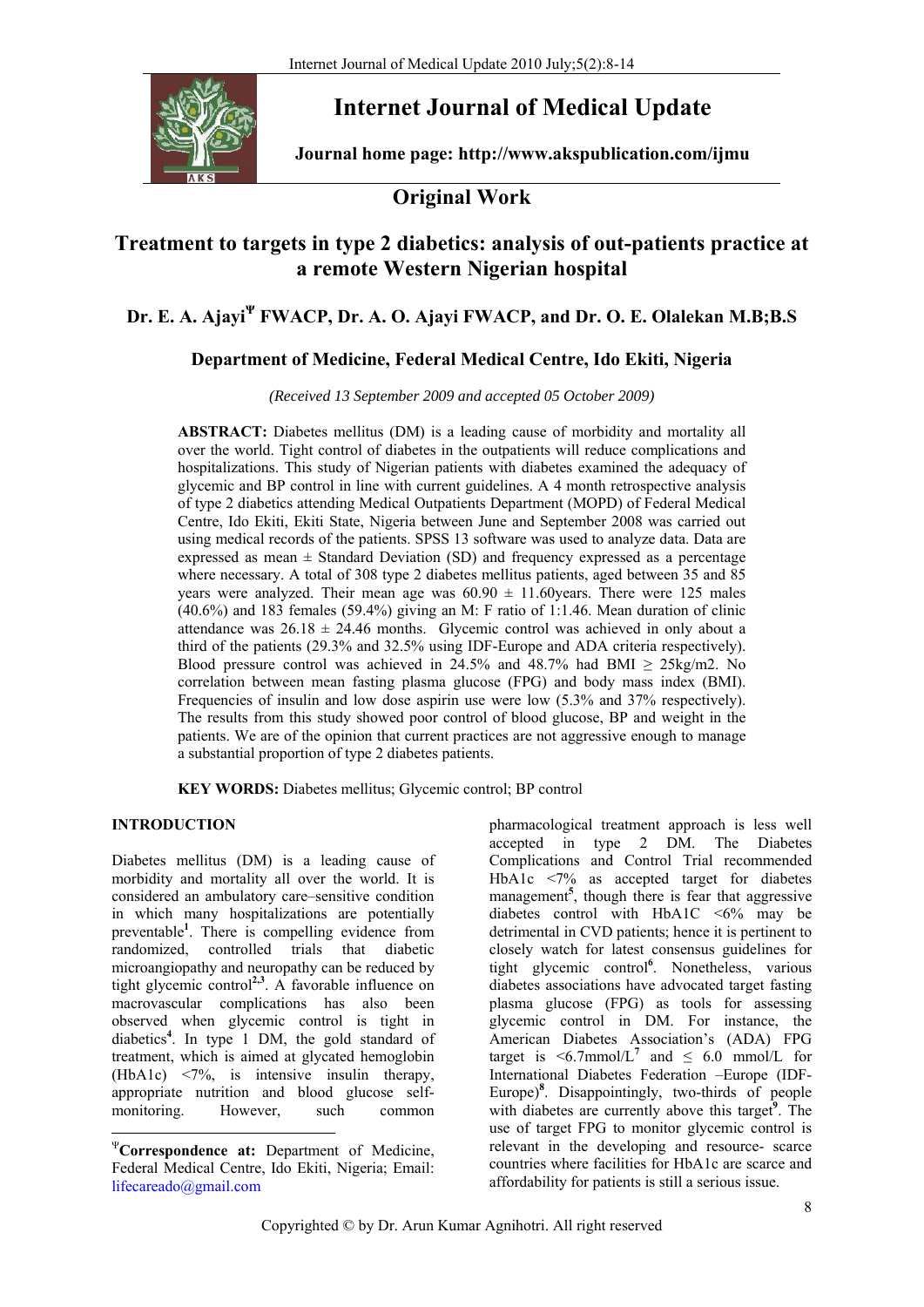In DM, hypertension often co-exist<sup>10</sup> and it is up to three times more common in type 2 DM than nondiabetic subjects<sup>11</sup>. In the presence of obesity, increasing age and onset of renal disease, the prevalence of hypertension in diabetic patients is further increased. Control of blood pressure (BP) to target in diabetics is as important as tight glycemic control to lower the severity and progression of cardiovascular complications. The United Kingdom Prospective Diabetes Study (UKPDS) and Hypertension Optimal Treatment (HOT) study revealed that an intensive blood pressure-lowering treatment strategy is associated with a lower incidence of cardiovascular complications in patients with diabetes**12,13**. Studies reveal that many patients with DM do not reach the recommended target of a blood pressure (BP) <130mmHg systolic and <80mmHg diastolic**<sup>14</sup>**.

Little is known about how many type 2 diabetic patients have specific target BP, blood glucose and BMI in Ekiti area of Nigeria. In light of this, we conducted a retrospective study of type 2 diabetics attending out-patient clinics (a) to determine what proportion of patients with diabetes have fasting plasma glucose and BP to targets; (b) to determine patient characteristics associated with having a blood glucose and BP target; (c) to determine the pattern of prescription of medications in these patients.

#### **METHODOLOGY**

Medical records of type 2 diabetic patients who were attending medical outpatients department (MOPD) of the Federal Medical Centre, Ido Ekiti, Ekiti State, South- western Nigeria and who honored their appointments for routine clinic attendance between June 2008 and September 2008 were retrieved from the Medical Information

and Records Department of the hospital and analyzed. Data extracted from the case records included personal data, weight, height, duration of clinic attendance in months, average of three previous consecutive fasting plasma glucose (mean FPG), drugs prescribed and presence or absence of coexisting hypertension. Both IDF-EUROPE and ADA target levels were considered**7,8**. In this hospital, plasma FPG was usually done in the morning of the day the patient was to see the attending physician in the clinic.

Data are expressed as mean  $\pm$  Standard Deviation (SD) and frequency expressed as a percentage where necessary. Computation of p-values was done by t-test and chi-squared analysis. Bivariate correlation was performed using Pearson's correlation coefficient.  $P < 0.05$  was considered statistically significant. All statistical analyses were performed with commercially available computer program SPSS 13.

## **RESULTS**

A total of 308 patients were studied. There were 125 male (40.6%) and 183 female (59.4%). Their mean age was  $60.90 \pm 11.60$  years with a range of 35 – 85 years. Mean duration of clinic attendance was  $26.18 \pm 24.46$  months. The mean body mass index (BMI) of the patients was  $25.47 \pm 4.55$ kg/m**<sup>2</sup>** . Two hundred and thirty four patients (76.3%) had coexisting hypertension. The demographic, clinical and biochemical characteristics of the patients with coexisting hypertension compared with normotensive diabetics are shown in **table 1**. Patients with coexisting hypertension were significantly older, with higher BMI and longer mean duration of clinic attendance. There was no significant difference in their mean FPG.

**Table 1: Demographic clinical and biochemical characteristics of hypertensive diabetics (HDM) and normotensive diabetics (NDM)** 

| <b>Characteristics</b> | HDM $(n=234)$     | $NDM(n=72)$       | P value |
|------------------------|-------------------|-------------------|---------|
| Age (years)            | $62.19 \pm 11.47$ | $56.88 \pm 12.81$ | 0.001   |
| Weight (kg)            | $68.94 \pm 11.83$ | $64.10 \pm 12.81$ | 0.005   |
| Height $(m)$           | $1.65 \pm 0.08$   | $1.66 \pm 0.08$   | 0.422   |
| BMI $(kg/m2)$          | $26.06 \pm 4.77$  | $22.82 \pm 2.29$  | < 0.001 |
| Clinic duration        | $29.86 \pm 27.71$ | $13.71 \pm 16.87$ | < 0.001 |
| Mean FPG (mmol/L)      | $8.05 \pm 3.07$   | $7.21 \pm 2.21$   | 0.077   |

### **Glycemic, Blood Pressure and weight control**

Using the IDF-EUROPE control target of <6.0mmol/L (**Figure 1**), 29.3% of the patients had target mean FPG control. Only 32.5% of the patients had mean FPG control with the ADA control target of <6.7mmol/L. Those with target glucose control using either IDF-Europe or ADA criteria were significantly older with longer duration of clinic attendance (**Table 2**). There were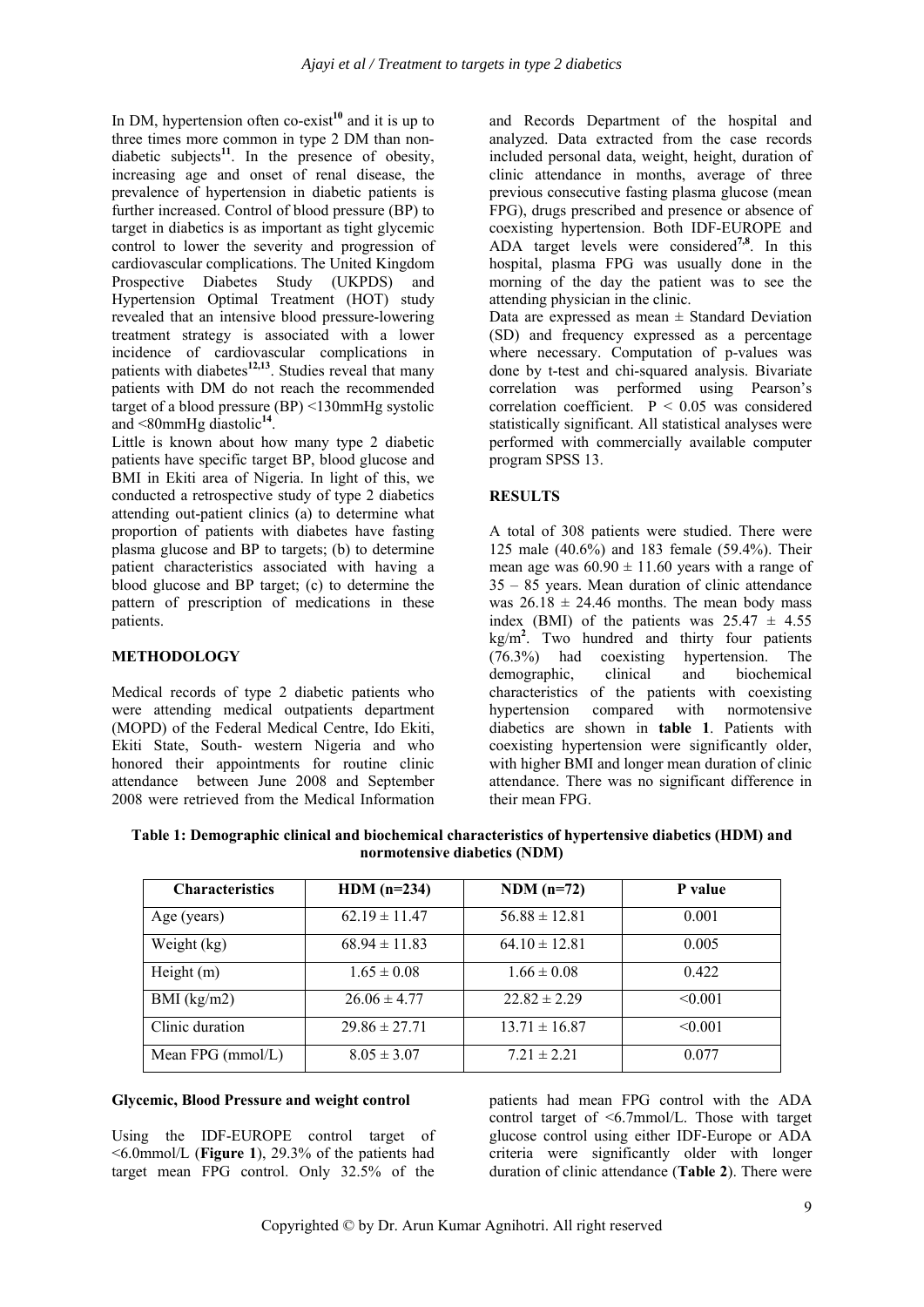no significant differences in their BMI and BP. **Figure 2** shows the proportion of patients in different strata of blood pressure. Using the

recommended BP targets in diabetics, only 24.5% of the patients had BP < 130/80mmHg.



**Figure 1: Frequencies of glycemic control** 

| <b>Clinical</b>   | <b>IDF-EUROPE</b> target level |                    | <b>ADA</b> target level |                    |
|-------------------|--------------------------------|--------------------|-------------------------|--------------------|
| <i>parameters</i> | $\leq 6.0$ mmol/L              | $>6.0$ mmol/L      | $\leq 6.7$ mmol/L       | $>6.7$ mmol/L      |
| Age (years)       | $64.0 \pm 11.7$                | $59.0 \pm 10.6$ ** | $62.4 \pm 9.9$          | $58.9 \pm 11.8$ ** |
| BMI $(kg/m2)$     | $26.4 \pm 3.5$                 | $25.5 \pm 5.4$     | $25.2 \pm 4.0$          | $26.0 \pm 5.7$     |
| CD (months)       | $33.2 \pm 12.9$                | $22.7 \pm 8.8$ **  | $33.0 \pm 11.8$         | $20.4 \pm 9.2$ **  |
| $SBP$ (mmHg)      | $137.7 \pm 24.6$               | $134.9 \pm 18.9$   | $135.2 \pm 21.5$        | $136.2 \pm 19.3$   |
| $DBP$ (mmHg)      | $77.0 \pm 11.6$                | $78.4 \pm 9.8$     | $77.2 \pm 10.6$         | $78.6 \pm 10.2$    |

**Table 2: Glycemic control target and patients' clinical parameters** 

NB: CD= Clinic duration;  $** = p$  value significant at  $< 0.05$ 

As shown in **figure 3**, 48.7% (150) of the patients were either overweight or obese. It was noted that out of these 150 overweight/obese patients, 113 (75.3%) of them had coexisting hypertension  $(x^2=20.9, DF=4, p<0.001)$ . With the IDF-EUROPE control target for blood glucose, 8.4% and 12.7% of those who had target FPG had normal BMI and overweight/obesity respectively while 39.0% and 39.9% of those above the target level had normal BMI and overweight/obesity respectively  $(x^2=8.7,$ p=0.109). For ADA control target for plasma glucose, 19.1% and 28.3% of those who had target FPG had normal BMI and overweight/obesity respectively while 20.1% and 52.5% of those above the target level had normal BMI and overweight/obesity respectively( $x^2=9.2$ , p=0.55).

As shown in **table 3**, there was no significant correlation between BMI and FPG level in the study population ( $r=0.045$ ,  $p=0.623$ ). Patients aged 70years and above compared with those less than 70years of age had longer duration of clinic attendance  $(33.60 \pm 22.97 \text{ VS. } 23.84 \pm 27.12)$ months; p=0.008), higher BMI (27.03  $\pm$  3.66 VS.  $24.92 \pm 4.73$  kg/m2; P=0.014), higher SBP (145.97  $\pm$  19.50 VS 131.90  $\pm$  19.98mmHg; p<0.001) but lower FPG, though not statistically significant (7.40  $\pm$  3.33 VS 8.00  $\pm$  2.80mmol/L; p=0.199). Multiple linear regression analysis identified DBP

( $\beta$ =0.484, p < .001), clinic duration ( $\beta$  =-0.258, p = .008), SBP ( $\beta$  =-0.275, p =0.038), as significantly associated with higher FPG.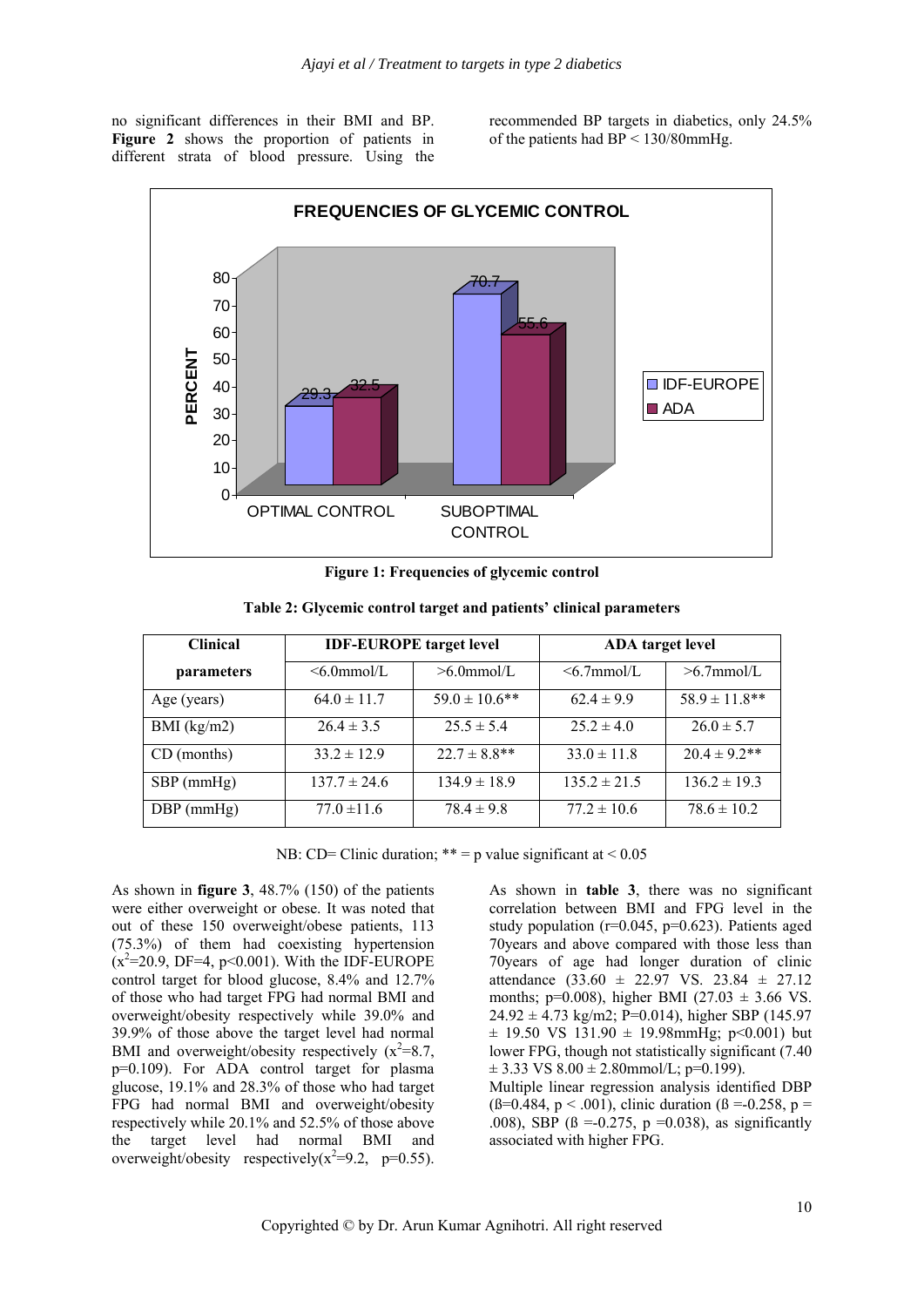

**Figure 2: Frequencies of BP control** 



**Figure 3: Proportion of patients stratified to BMI group** 

|     | Age        | BMI       | <b>FBS</b> | <b>SBP</b> |
|-----|------------|-----------|------------|------------|
| BMI | 0.147      |           |            |            |
| FBS | $-0.176**$ | 0.045     |            |            |
| SBP | $0.301**$  | $0.410**$ | 0.046      |            |

**Table 3: Pearson's correlation coefficient (r) between various variables** 

\*\*Correlation is significant at the 0.01 level (2-tailed)

**DBP**  $0.337**$   $0.337**$   $0.224**$   $0.694**$ 

#### **Pattern of prescription**

*Hypoglycemic agents:* Majority of the patients (77.1%) were on combined oral hypoglycemic agents (OHA) while only 1.6% was on diet alone. OHA were combined with insulin in 3.3% of cases.

Frequencies of insulin and OHA monotherapy were 2.0% and 16.0% respectively.

*Antihypertensive agents:* Antihypertensive agents were combined in 54.0% of cases while 46.0% had antihypertensive monotherapy. Out of those on combination antihypertensives, 90.3% were on two medications while 9.7% were on three medications.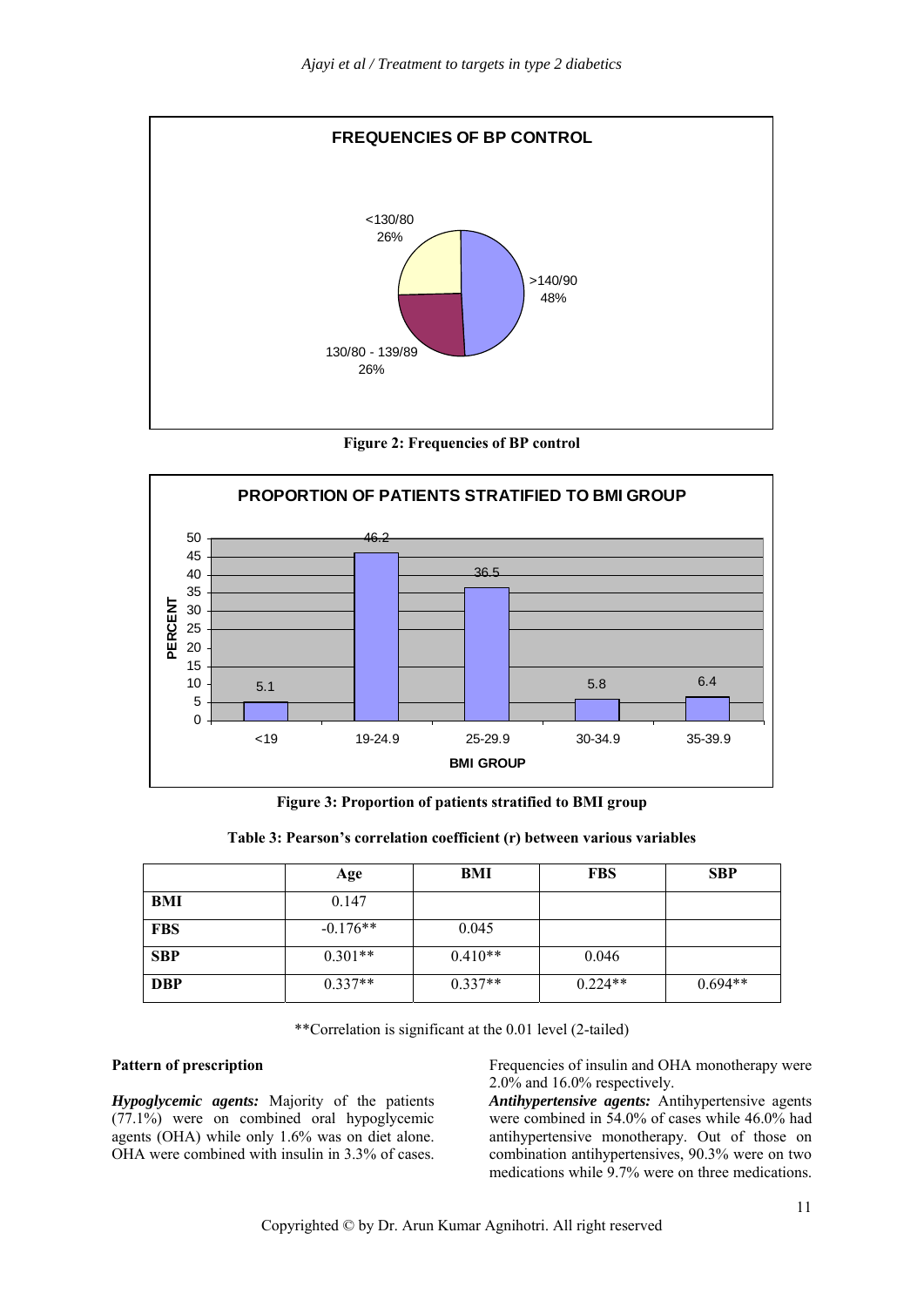Diuretics were combined with other antihypertensive agents in 66.1% of cases. Angiotensin converting enzyme inhibitor (ACEI) in combination with diuretics were most frequently used (38.7%) followed by ACEI combined with calcium channel blocker (31.5%). In 2.4% and 0.8% of cases respectively, beta-blocker was combined with calcium channel blocker and diuretic. The commonly used antihypertensive monotherapy were ACEI (85.2%) and calcium channel blocker (14.8%).

*Low dose aspirin:* Low dose aspirin was prescribed in 114 (37.01%) of the total 308 patients. Out of the 234 patients with coexisting hypertension, 91 (38.9%) were on low dose aspirin while 143  $(61.1\%)$  were not and 21  $(30.44\%)$  of the normotensive diabetics had low dose aspirin.

*Statin:* None of the patient was on statin or any other medications for dyslipidemia.

### **DISCUSSION**

In this study, there was high prevalence of hypertension coexisting with diabetes (76.3%). These diabetic patients with coexisting hypertension were found to be older than the mean age of the study population and had significantly higher BMI than those without coexisting hypertension. They also had been attending clinic for a longer duration than those without hypertension. Their mean FPG levels were however comparable. It is likely, from the foregoing, that these hypertensive diabetics have had their diabetes for a longer duration than those without hypertension. The proportion of patients who achieved target BP control of <130/80mmHg was disappointingly low (24.5%) despite the fact that all the hypertensive patients were identified and placed on antihypertensive medications. It is noteworthy that combination antihypertensive medications were employed in just about half of the hypertensive diabetic patients. Out of these patients on combination antihypertensive drugs, 90.3% were on two antihypertensive drugs while only 9.7% were on combination of three antihypertensive drugs. To achieve satisfactory BP control in DM, multiple drugs therapy is often required**<sup>15</sup>**. It has even been suggested that a combination of at least three drugs are required in patients whose systolic BP is about 25-30 mmHg above the target goal**<sup>16</sup>**.

Inadequate BP control in the majority of a group of patients with DM had been in Nigeria. In one study, only 11% of diabetic patients with hypertension had their BP controlled to levels below 140/90mmHg.**<sup>17</sup>** Similarly, Arije et al**<sup>18</sup>**in a study in an urban teaching hospital in southwestern Nigeria, observed that approximately 12% of their patients achieved BP control below the currently recommended target level of 130/80

mmHg. In a different study of BP control among hypertensive patients in a tertiary health care setting in northern Nigeria, a normal blood pressure control incidence of approximately 43% was reported using a blood pressure cut-off value of 140/90 mmHg**<sup>19</sup>**. Several other studies in more economically advanced environments showed that achieving the target blood pressure goal is often difficult<sup>20</sup> as only a minority of the patients studied had their BP controlled below the recommended target. Considering the poor BP control rate among these patients, it becomes necessary to emphasize the need to the attending physicians of the necessity of multiple drug therapy with at least three different classes of antihypertensive drugs for hypertensive diabetic patients in order to achieve target BP. Patients' compliance with medications should also be stressed and fixed dose antihypertensive drugs combinations may be employed to enhance patients drug adherence.

Generally, the proportion of our study population who attained target glycemic level with either the IDF-Europe or ADA criteria was very low (29.3% and 32.5% respectively), though comparable with what had earlier been reported in other studies across the world. In a study on glycemic control rates among US adults with type 2 diabetes from 1999 to 2000**<sup>8</sup>** , less than 36% of patients reached a HbA1c goal of less than 7%. In a subset of diabetic patients with retinopathy in Australia, only 14%  $(36/259)$  had an optimal HbA1c level<sup>21</sup>. In a South African township, fasting blood glucose levels were  $\leq 7.0$  mmol/l in only 17.6% of the patients<sup>22</sup>. Maintenance of tight glycemic control in patients with type 2 diabetes requires timely adjustments and changes in therapy when goals are not met. While the majority are initially treated with oral antidiabetic drugs (OHAs)**<sup>23</sup>**, most patients ultimately require insulin therapy to maintain glycemic control**<sup>24</sup>** due to progressive pancreatic ßcell dysfunction and/or failure. Insulin use is low in our patients as only 3.3% were on insulin alone and another 2.0% were on insulin combined with OHA. This may partly account for the poor glucose control in these patients. Similarly, a low insulin use has been noted by Alebiosu et al in a study from Sagamu, south western Nigeria**<sup>25</sup>**. However a higher percentage of patients (26.4%) in Ibadan were prescribed insulin compared to the Sagamu study<sup>26</sup>, though the study population consisted of all types of DM. Oral hypoglycemic agents (OHAs), especially metformin and glibenclamide are the commonly prescribed antidiabetic agents in this Ibadan study similar to Sagamu study and our present study. In our study, increasing age and longer duration of clinic attendance appear to be associated with better blood glucose control.

About half of the patients in this study were either overweight or obese. Worse still was the high prevalence of coexisting hypertension among this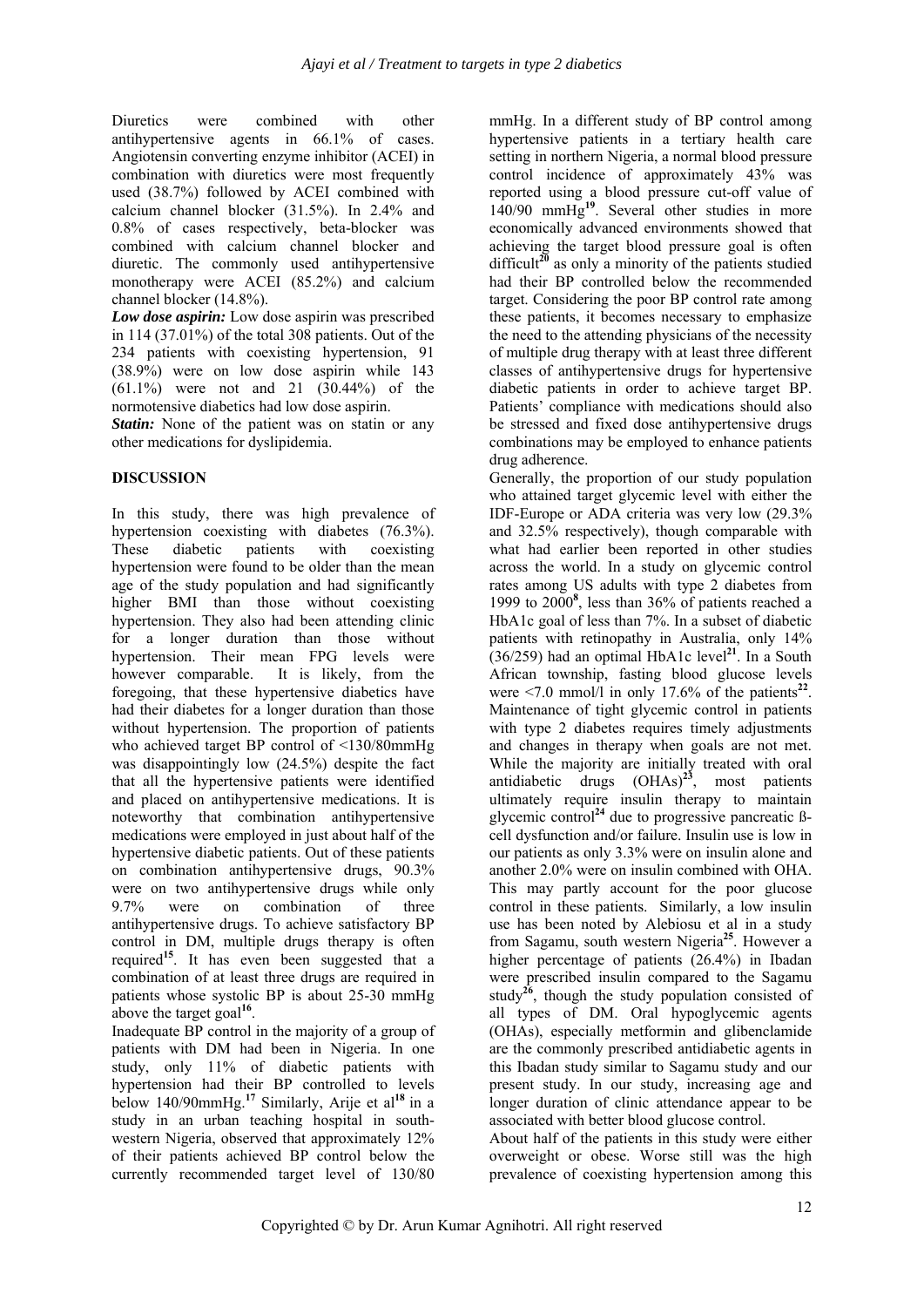subset of patients (75.3%). Though, there was no correlation between BMI and mean FPG in this study, the high prevalence of poor glycemic, BP and weight control is worrisome. An increase in body fat is generally associated with increased risk of metabolic diseases such as type 2 diabetes mellitus, hypertension and dyslipidemia. There is an urgent need to advocate holistic approach to diabetes management in clinical practice in Nigeria.

Another important observation in this study was the low prevalence of the use of antiplatelet agents. Only 37.01% of the patients were placed on low dose aspirin. This is in spite of the fact that daily aspirin intake has been found to reduce vascular events in patients with diabetes<sup>27</sup>. Physicians need to be encouraged to prescribe this relatively cheap but important drug in the management of diabetes.

The lipid lowering agents, statins or any other lipid lowering drugs, were not prescribed in the patients. Evidence exists about the benefit of statins in reducing cardiovascular events in diabetic patients independent of lipid levels**<sup>28</sup>**. It has been recognized that one important factor against frequent use of statin is the high cost, especially in the resource – poor setting like ours**<sup>28</sup>**.

#### **CONCLUSION**

The results from this study showed poor control of blood glucose, BP and weight in the patients. Patients' blood pressure and longer duration of clinic attendance appeared to negatively affect blood glucose control. We are of the opinion that current practices are not aggressive enough to manage a substantial proportion of type 2 diabetes patients.

As facilities for glycated hemoglobin are being increasingly available in Nigeria, it may be possible in the nearest future to employ it in monitoring glycemic control in all our DM patients.

#### **REFERENCES**

- 1. Davis SK, Liu Y, Gibbons GH. Disparities in trends of hospitalization for potentially preventable chronic conditions among African Americans during the 1990s: implications and benchmarks. *Am J Public Health*. 2003 Mar; 93(3): 447-55.
- 2. UK Prospective Diabetes Study (UKPDS) Group. Intensive blood-glucose control with sulphonylureas or insulin compared with conventional treatment and risk of complications in patients with type 2 diabetes (UKPDS 33). *Lancet* 1998 Sep;352(9131):837- 53.
- 3. The Diabetes Control and Complications Trial Research Group. The effect of intensive treatment of diabetes on the development and

progression of long term complications in insulin-dependent diabetes mellitus. *N Engl J Med*. 1993 Sep;329(14):977-86.

- 4. Nathan DM, Cleary PA, Backlund JY, et al. Intensive diabetes treatment and cardiovascular disease in patients with type 1 diabetes. *N Engl J Med*. 2005 Dec;353(25):2643-53.
- 5. American Diabetes Association: Standards of medical care in diabetes-2006 (Position Statement). *Diabetes Care* 2006;29(Suppl 1):S4–S42.
- 6. Akalin S, Berntorp K, Ceriello A, et al. The Global Task Force on Glycaemic Control Intensive glucose therapy and clinical implications of recent data: a consensus statement from the Global Task Force on Glycaemic Control. *Int J Clin Pract*. 2009 Oct;63(10):1421-5.
- 7. American Diabetes Association. Standard of medical care in diabetes. *Diabetes Care* 2005 Jan;28(suppl 1):S4-S36.
- 8. IDF Clinical Guidelines Task Force. Global Guideline for Type 2 Diabetes: recommendations for standard, comprehensive, and minimal care. *Diabet Med.* 2006 Jan;23(6):579-93.
- 9. Massi-Benedetti M. Changing targets in the treatment of type 2 diabetes. *Curr Med Res Opin*. 2006;22(Suppl 2):S5–S13.
- 10. Ikem RT, Akinola NO, Balogun MO, et al. What does the Presence of Hypertension Portend in the Nigerian with Non-Insulin Dependent Diabetes Mellitus? *West Afr J Med* 2001 Apr-Jun;20(2):127-30.
- 11. Teuscher A, Egger M, Herman JB. Diabetes and hypertension. Blood pressure in clinical diabetic patients and a control population. *Arch Intern Med*. 1989 Sep; 149(9):1942-5.
- 12. UK Prospective Diabetes study Group. Tight blood pressure control and risk of macrovascular and microvascular complications in type 2 diabetes: UKPDS 38. *BMJ* 1998 Sep;317(7160):703-13.
- 13. Hansson L, Zanchetti A, Carruthers SG, et al. Effects of intensive blood pressure lowering and low-dose aspirin in patients with hypertension: principal results of the Hypertension Optimal Treatment trial. *Lancet* 1998 Jan;351(9118):1755-62.
- 14. Nilsson PM, Gudbjornsdottir S, Eliasson B, et al. Hypertension in diabetes: trends in clinical control in repeated national surveys from Sweden. *J Hum Hypertens*. 2003 Jan;17(1):37- 44.
- 15. Bakris GL. Who should be treated with combination therapy as initial treatment for hypertension? *J Clin Hypertens (Greenwich)*. 2003 Jul-Aug;5(4 suppl 3):21-8.
- 16. Weber MA, Weir MR. Management of highrisk hypertensive patients with diabetes: